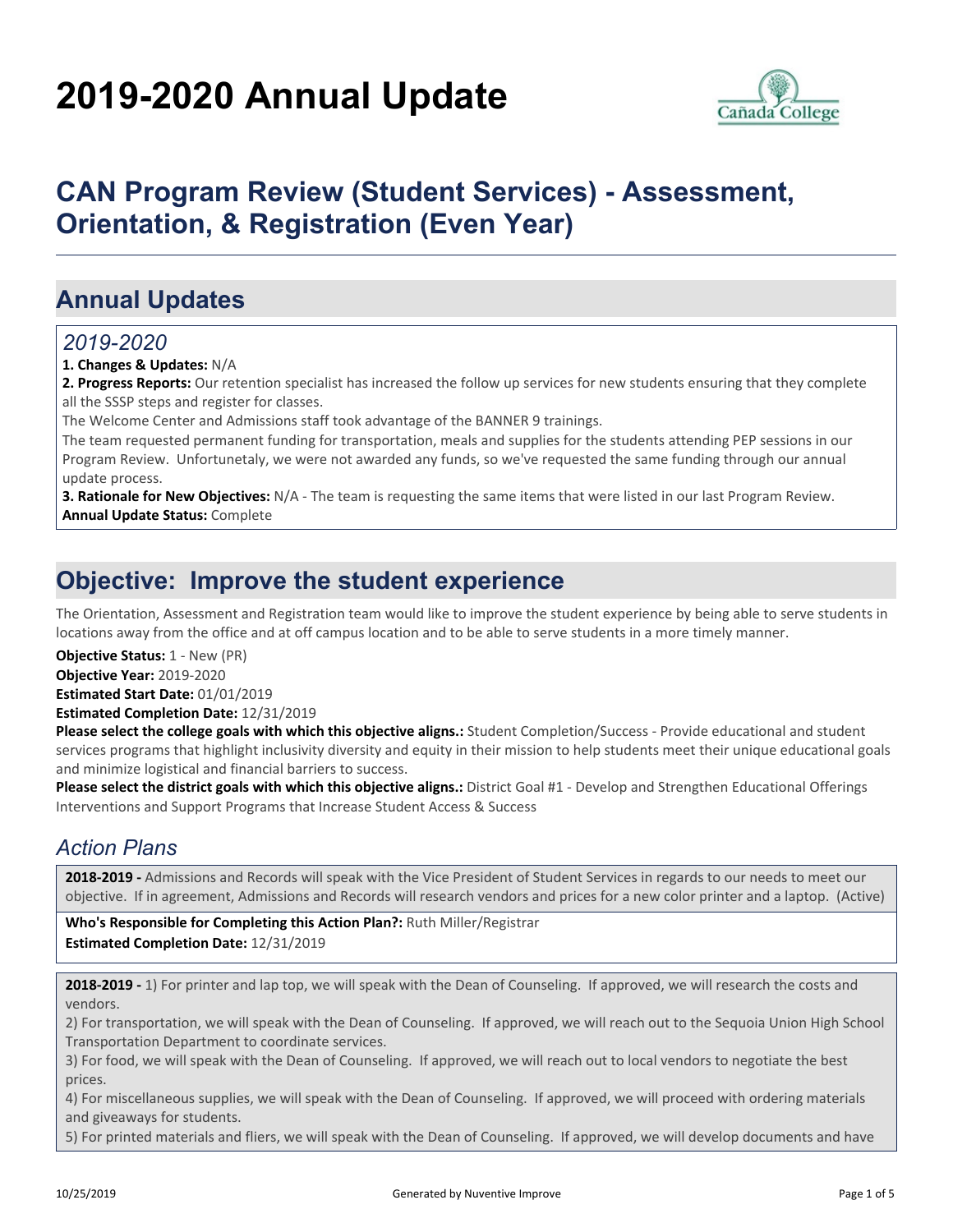them duplicated. (Active)

**Who's Responsible for Completing this Action Plan?:** Jeanne Stalker **Estimated Completion Date:** 12/31/2019

#### *Resource Requests*

**Color Printer HP Color LaserJet**

**Enterprise MFP**

**M577dn -** Needed for color materials for the Welcome Center, Orientation, Assessment/Placement and the Counseling Division

**Type of Resource:** Supplies (Items less than \$5000) **Cost:** 1648

#### **Dell Bundle**

**Latitude 7490**

Laptop - Lap top to be used for conferences, workshops, meetings, offsite SARS appointment scheduling and other events and the bi-annual pro-active registration events.

**Type of Resource:** Supplies (Items less than \$5000) **Cost:** 1500

#### **Dell Latitude 7490 i5 Lap Top**

**Dell Contract Code: WN03AGW -** Need lap top to better serve students on and off campus.

**Type of Resource:** Supplies (Items less than \$5000) **Cost:** 1500

Food for PEP - PEP sessions can last up to five hours, so we would like to provide students with snacks and/or meals. The food has previously been provided by BFAT dollars and that funding is no longer available.

**Type of Resource:** Other

**Cost:** 1500

**Funds for Duplicating -** To cover informational handouts and fliers for various programs and services.

**Type of Resource:** Other **Cost:** 500

**Hourly budget -** To assist during the registration peak times with the following services:

Answer phones Assist with counter Assist with scanning Assist as needed by A&R staff

**Type of Resource:** Other **Cost:** 12000

**HP Color LaserJet Printer Enterprise MFP M577**

**p/n B5L46a #BGJ (300003835) -** To better serve student in a more expedient way.

**Type of Resource:** Supplies (Items less than \$5000) **Cost:** 1648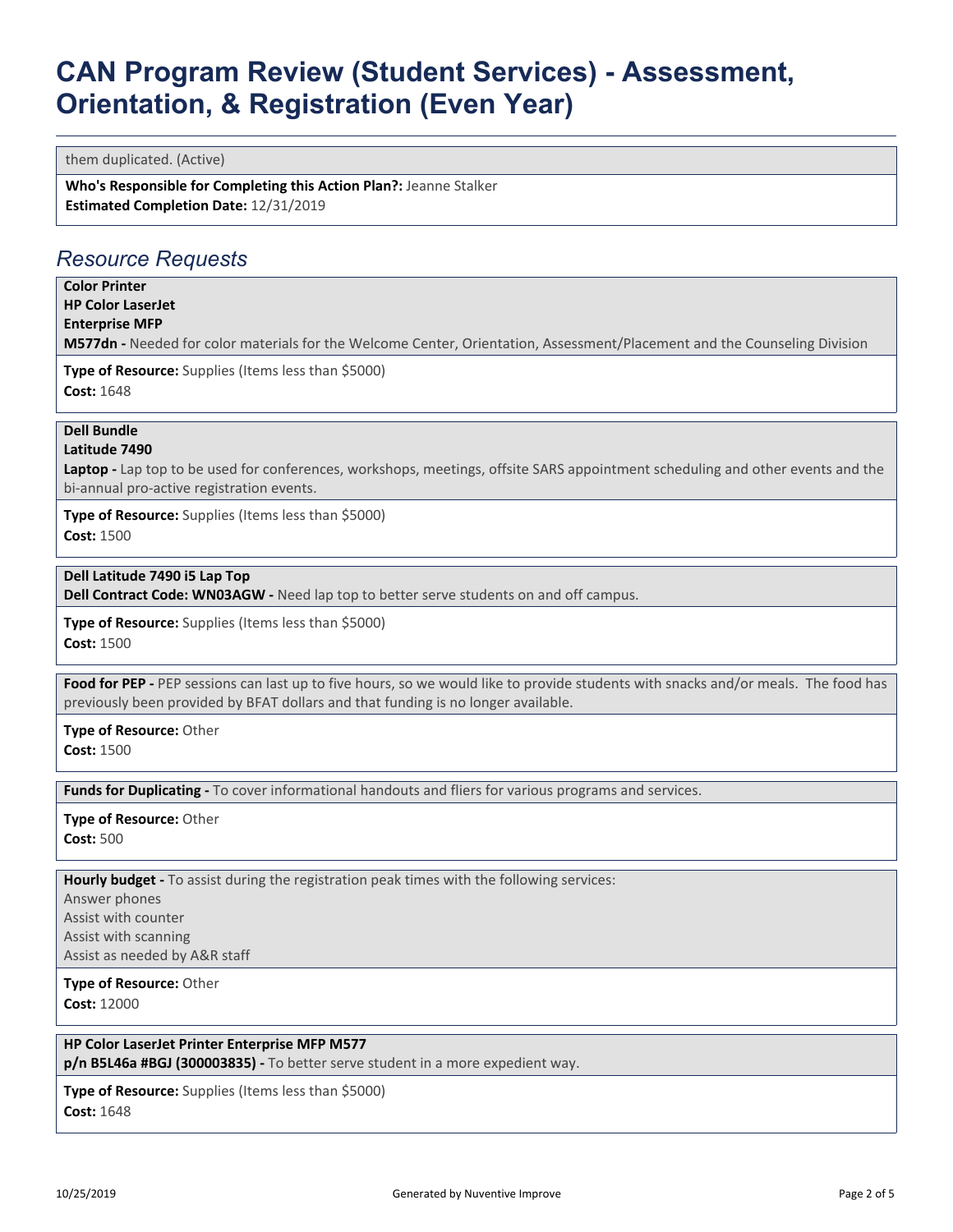**Supplies for PEP -** We would like to request recruiting materials and give a ways for students as does CSM and Skyline.

**Type of Resource:** Other **Cost:** 1500

**Transportation and mileage for PEP/Orientation sessions -** To provide transportation to and from our feeder high schools for our day time PEP events. This request includes the bus and driver for on campus events. Mileage is for off campus events at our feeder high schools and adult schools.

**Type of Resource:** Other **Cost:** 2500

### **Objective: Improve the student experience.**

The Orientation, Assessment and Registration team would like to improve the student experience by being able to serve students in locations away from the office and to be able to serve students in a more timely manner. Furthermore, the team wants to use PEP as a vehicle to improve the first year experience.

**Objective Status:** 2 - Continuing (PR)

**Objective Year:** 2019-2020

**Estimated Start Date:** 10/10/2019

**Estimated Completion Date:** 12/18/2020

**Please select the college goals with which this objective aligns.:** Student Completion/Success - Provide educational and student services programs that highlight inclusivity, diversity, and equity in their mission to help students meet their unique educational goals and minimize logistical and financial barriers to success.

**Please select the district goals with which this objective aligns.:** District Goal #4 - Ensure Necessary Resources Are Available To Implement This Strategic Plan Through Sound Fiscal Planning And Management Of Allocations. Protect Community-supported Status And Undertake The Development Of Innovative Sources Of Revenue That Support Educational Programs Beyond That Which Is Available From Community And State Allocations.

### *Action Plans*

**2019-2020 -** To maintan the current standards. (Active)

**Who's Responsible for Completing this Action Plan?:** Ruth Miller Dina Zidan **Estimated Completion Date:** N/A On-going

#### *Resource Requests*

**Cody the Colt Mascot Costume -** The costume is needed for PEP sessions in order to promote school spirit. During on-campus PEP sessions, the incoming high school brings their own mascot and it creates a sense of comradery. We are currently using ASCC's mascot, which is not always available when needed.

**Status:** New Request - Active **Type of Resource:** Supplies (Items less than \$5000) **Cost:** 425 **One-Time or Recurring Cost?:** One-Time Cost **Division/Department Priority:** High Priority

**Color Printer HP Color Laserjet Enterprise MFP**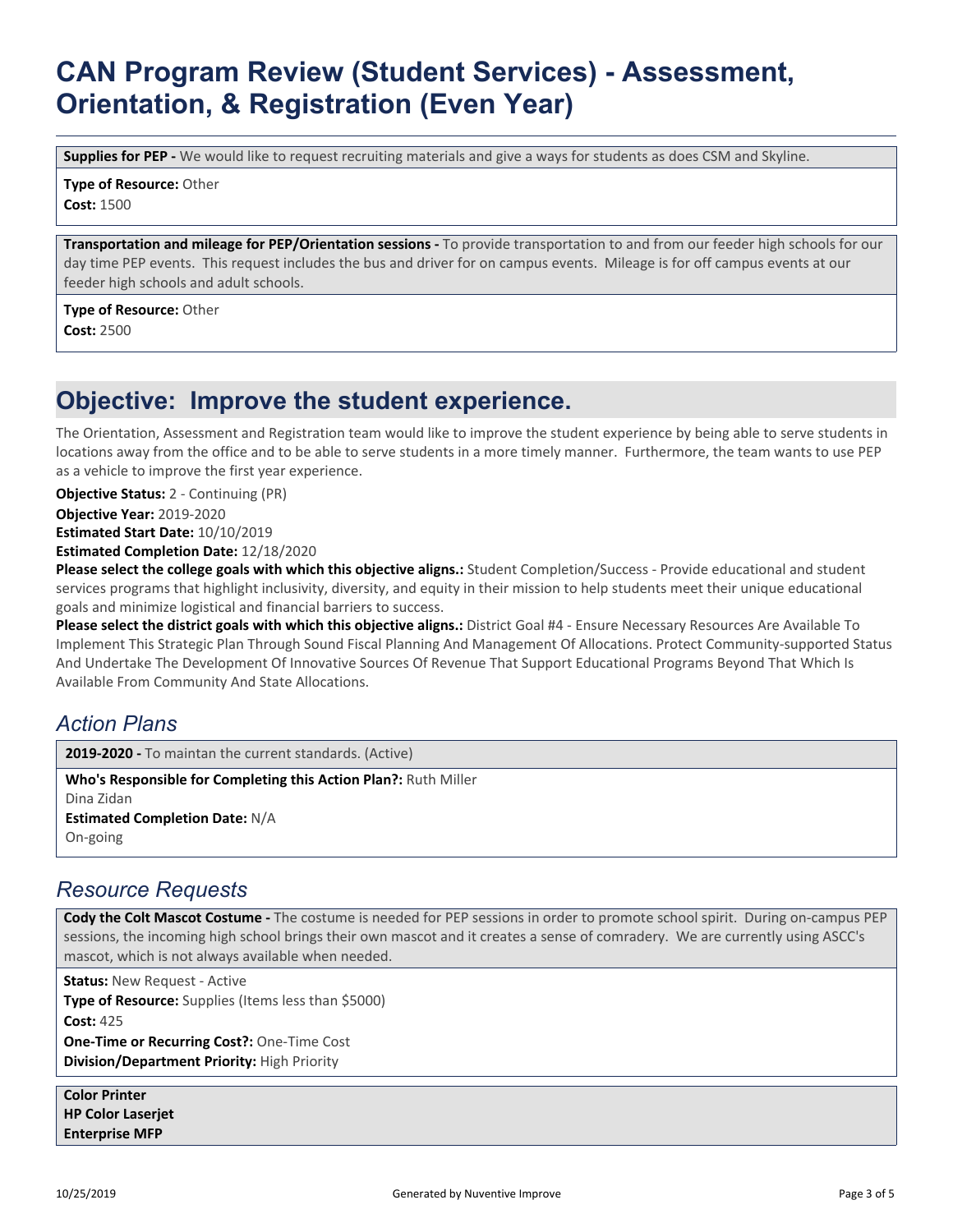**M577dn -** This printer is needed to replace our old color printer that is continually breaking down and costing us money. It is needed to print diplomas and certificate, degree works compliance reports, scribing compliance reports, A&R forms, incoming official transcripts and student backup documentation.

**Status:** Continued Request - Active **Type of Resource:** Supplies (Items less than \$5000) **Cost:** 1648 **One-Time or Recurring Cost?:** One-Time Cost **Division/Department Priority:** High Priority

**Duplicating for PEP fliers and printed materials. -** These funds would be used for flyers, handouts and for various programs and services.

**Status:** Continued Request - Active **Type of Resource:** Printing **Cost:** 500 **One-Time or Recurring Cost?:** Recurring Cost **Division/Department Priority:** High Priority

**Food for PEP -** These funds will be used to provide meals and snacks for students attending our on and off campus PEP events. Please note: These sessions can last up to five hours.

**Status:** Continued Request - Active **Type of Resource:** Other **Cost:** 2000 **One-Time or Recurring Cost?:** Recurring Cost **Division/Department Priority:** High Priority

**Hourly Budget -** These funds are needed to hire hourly employees to assist Admissions and Records during the registration peak times with the following: Answer phones, Assist students at the counter, Assist with scanning and indexing documents and assisting staff as needed.

During the peak registrtion periods, the volume of students that we see and incoming calls are dramatically increased. We make every effort to assist these students, however at times we cannot get to these students immediately and it can be up to 24 hours before a student hears back from us. The extra help is needed to improve service to these students in a timely manner.

**Status:** Continued Request - Active **Type of Resource:** Other **Cost:** 12000 **One-Time or Recurring Cost?:** Recurring Cost **Division/Department Priority:** High Priority

**Increase in budget allocation for supplies and conference expense. -** The budget that is provided for supplies and conferences is not adequate to cover our office needs. Admissions and Records is requesting an additional 3,000 in supplies and an additional 3,000 for conferences.

Supplies:

We currently spend \$2,700.00 out of our budget just for toners, which almost uses 1/2 of our budget. Toners are needed for the transcript printer, diploma printer, front counter printer and each of the desk printers.

Conferences:

We have two major conferences, CACCRAO which is the state wide annual conference for Admissions and Records and the VA Annual WAVES Conference, which we need to attend each year. Normally, we send at least 2 individuals to each conference to